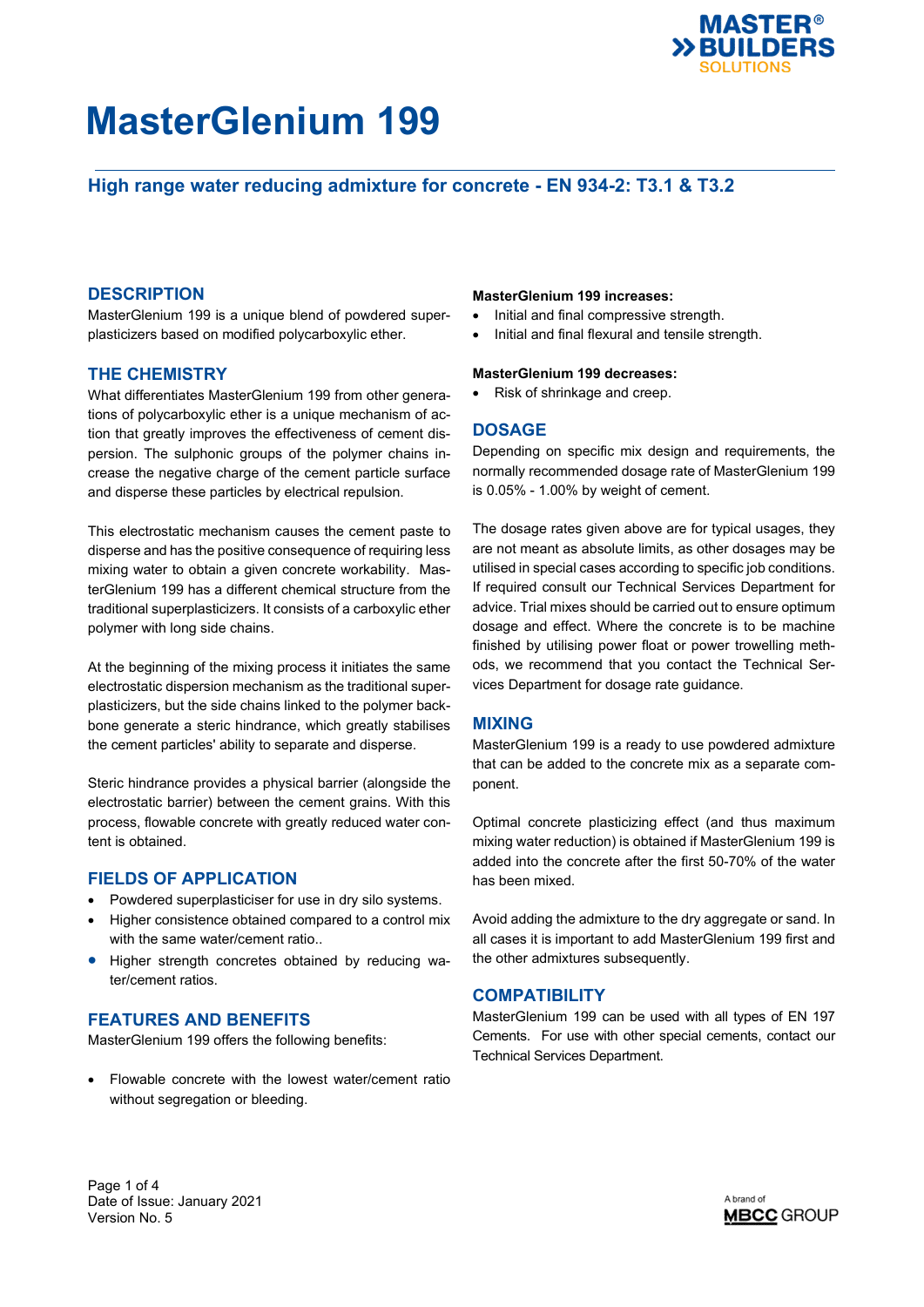

## **High range water reducing admixture for concrete - EN 934-2: T3.1 & T3.2**

MasterGlenium 199 is compatible for use in concrete mixes also containing:

- Air entraining agents (such as MasterAir range) to optimise frost/thaw resistance.
- Silica fume for higher density.
- Expanding agents (such as for controlled shrinkage).
- Synthetic and steel fibres.

When complimentary admixtures are required it is important that trials are performed, prior to any supply, to determine the respective dosages of any complimentary admixture, and the suitability, in the fresh and hardened state, of the resultant concrete. In these circumstances we recommend that you consult our Technical Services Department for further advice.

## **PACKAGING**

MasterGlenium 199 is supplied in 500-kilo sacks.

## **CONTACT DETAILS**

Master Builders Solutions UK Ltd, Swinton Hall Road, Swinton, Manchester, M27 4EU Tel: +44 (0) 161 727 6300 [www.master-builders-solutions.com/en-gb](http://www.master-builders-solutions.com/en-gb)

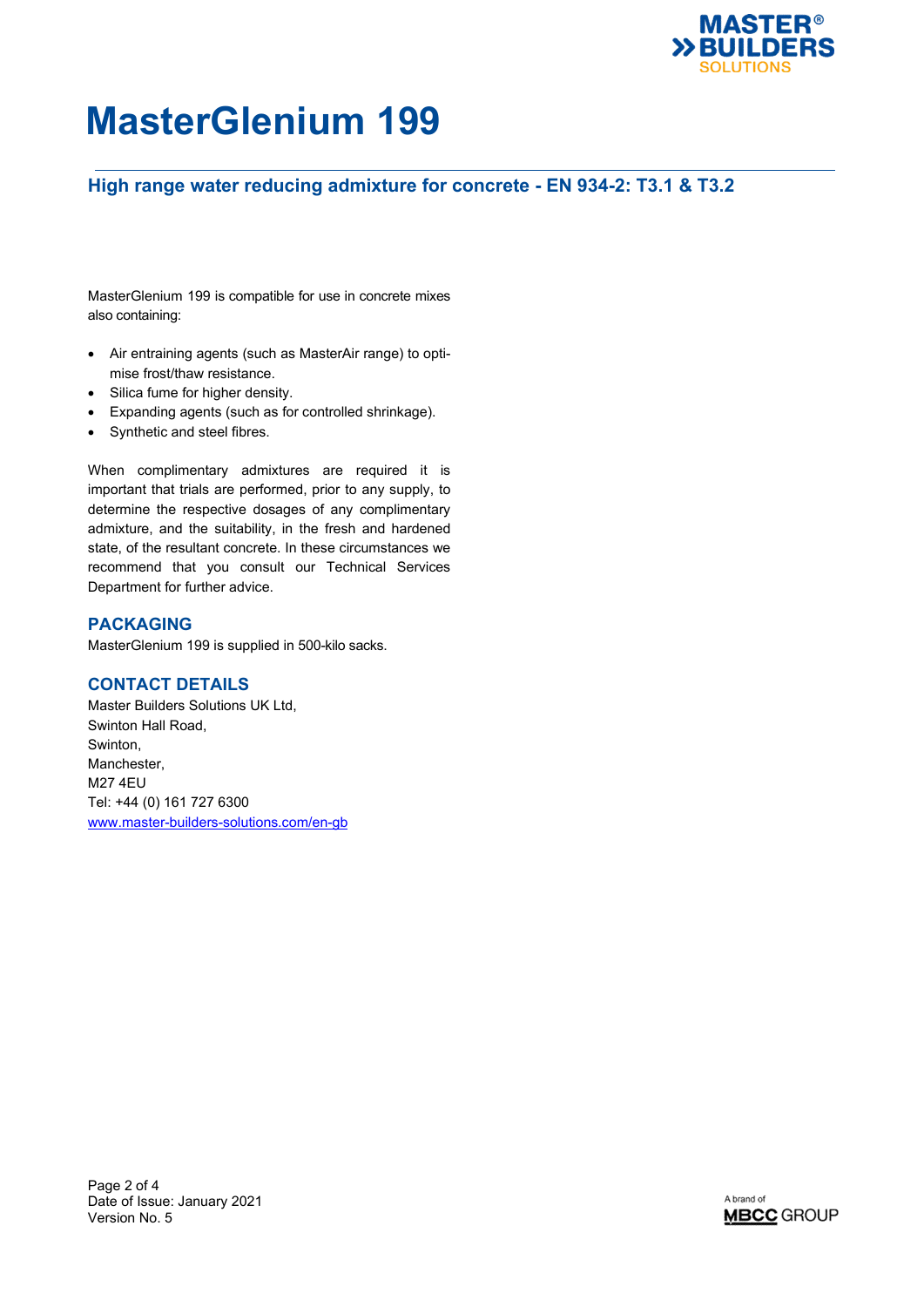

## **High range water reducing admixture for concrete - EN 934-2: T3.1 & T3.2**

| <b>Product Data</b>          |                                                                                                                                                                                                                                                                                                                  |
|------------------------------|------------------------------------------------------------------------------------------------------------------------------------------------------------------------------------------------------------------------------------------------------------------------------------------------------------------|
| Appearance:                  | Light yellow powder                                                                                                                                                                                                                                                                                              |
| Alkali content (%):          | $\leq$ 10.00 by mass                                                                                                                                                                                                                                                                                             |
| Chloride content (%):        | $\leq$ 0.10 by mass                                                                                                                                                                                                                                                                                              |
| Corrosion behaviour:         | Contains only components according to BS EN 934-<br>1:2008, Annex A.1                                                                                                                                                                                                                                            |
| Air Content:                 | Fulfilled                                                                                                                                                                                                                                                                                                        |
| Water reduction:             | $\geq$ 112% of Reference mix                                                                                                                                                                                                                                                                                     |
| Increase in consistence:     | Increase of ≥ 120mm from initial slump or ≥ 160mm from<br>initial flow                                                                                                                                                                                                                                           |
| Retention of consistence:    | At 30 mins $\geq$ Reference mix at initial                                                                                                                                                                                                                                                                       |
| Compressive strength:        | Fulfilled                                                                                                                                                                                                                                                                                                        |
| Durability:                  | <b>NPD</b>                                                                                                                                                                                                                                                                                                       |
| Dangerous substances:        | <b>NPD</b>                                                                                                                                                                                                                                                                                                       |
| <b>Logistics</b>             |                                                                                                                                                                                                                                                                                                                  |
| Shelf life:                  | 12 months if stored according to manufacturer's instructions<br>in unopened container.                                                                                                                                                                                                                           |
| Storage conditions:          | Store in original sealed containers and at temperatures be-<br>tween 5°C and 30°C. Store under cover, out of direct sun-<br>light and protect from extremes of temperature. Failure to<br>comply with the recommended storage conditions may re-<br>sult in premature deterioration of the product or packaging. |
| Handling and transportation: | Refer to MasterGlenium 199 Safety Data Sheet                                                                                                                                                                                                                                                                     |
| Disposal:                    | Refer to MasterGlenium 199 Safety Data Sheet                                                                                                                                                                                                                                                                     |



**EN 934-2: T3.1 & T3.2** Declaration of Performance can be found at www.master-builders-solutions.com/en-gb

Page 3 of 4 Date of Issue: January 2021 Version No. 5